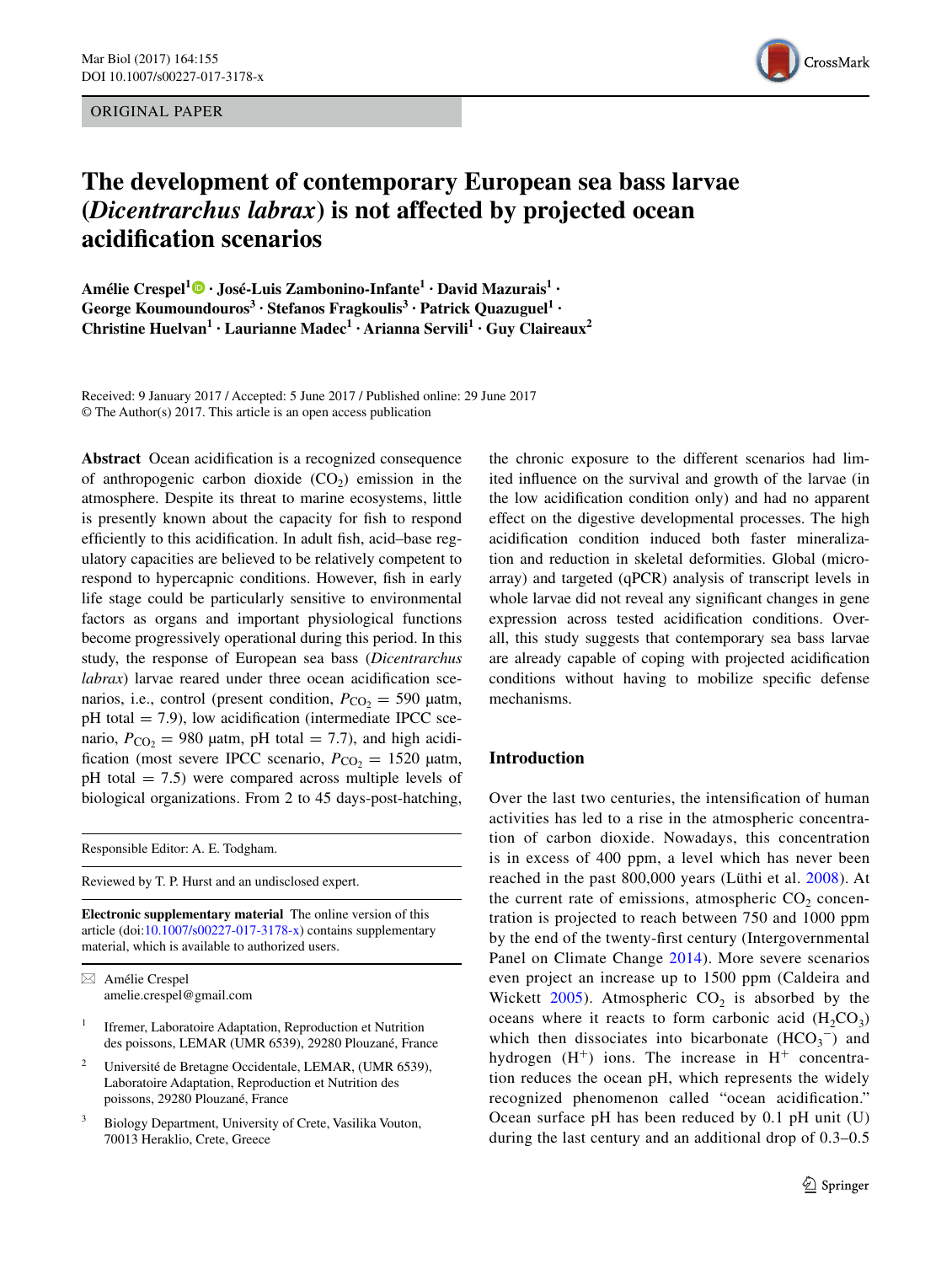U is expected by the end of the present century (Caldeira and Wickett [2005](#page-10-1); Intergovernmental Panel on Climate Change [2014](#page-10-0)).

It is generally accepted that predicted conditions of ocean acidifcation, along with the decline of marine carbonate ion saturation states, will have deleterious effects on calcifying organisms such as corals, coralline algae, molluscs, and echinoderms (reviewed in Orr et al. [2005](#page-11-1); Melzner et al. [2009;](#page-11-2) Kroeker et al. [2010\)](#page-10-2). Surprisingly, little is known about the capacity of internally calcifying marine organisms, and especially fsh, to respond to ocean acidifcation. The mechanistic bases of acid–base regulation are relatively well described in fsh, and they are recognized to be particularly efficient to respond to hypercapnic conditions (reviewed in Pörtner et al. [2004;](#page-11-3) Ishimatsu et al. [2008;](#page-10-3) Heuer and Grosell [2014](#page-10-4)). However, a review of the literature shows that most of the available reports describe short-term responses to hypercapnia (hours to few days) and mostly in adult and juvenile fsh. Studies on long-term exposure to projected ocean acidifcation levels and on fsh in early life stages are relatively rare.

Fish embryonic and larval stages are considered sensitive to environmental factors and particularly to ambient pH (Baumann et al. [2012;](#page-10-5) Forsgren et al. [2013;](#page-10-6) Tseng et al. [2013;](#page-11-4) Frommel et al. [2014](#page-10-7)). During these life stages, organs and important physiological functions progressively become operational (reviewed in Zambonino-Infante and Cahu [2001;](#page-11-5) Ishimatsu et al. [2008](#page-10-3)). These include, among others: the gut (reviewed in Zambonino-Infante and Cahu [2001](#page-11-5)); the gill (Varsamos et al. [2002\)](#page-11-6); the skin (Padros et al. [2011](#page-11-7)); and the urinary system (Nebel et al. [2005](#page-11-8)). All of these functions are involved in acid–base regulation (reviewed in Varsamos et al. [2005](#page-11-9)). A perturbation of the development of the different organs and functions during that period is liable to have long-lasting effects on animal performance and ftness (Boglione et al. [2013](#page-10-8); Vanderplancke et al. [2015\)](#page-11-10) and, therefore, infuence population resilience (reviewed in Houde [2008](#page-10-9)).

Previous studies have reported that larvae functional skeletal and gut developments can be infuenced by environmental conditions including the presence of pollutants, reduced water oxygen level (hypoxia), and inappropriate nutrition or temperature (Boglione et al. [2013](#page-10-8); Vanderplancke et al. [2015](#page-11-10)). Regarding water acidifcation, recent studies have highlighted an effect on a wide range of larval physiological (acid–base regulation, metabolism, tissue and growth damages) and behavioral (sensory and predator– prey interaction) processes (Melzner et al. [2009](#page-11-2); Forsgren et al. [2013;](#page-10-6) Frommel et al. [2014;](#page-10-7) Pimentel et al. [2014](#page-11-11)). However, research on the infuence of ocean acidifcation on the functional development of fsh larvae is still scarce. The few studies that explored these effects revealed no infuence on skeletal development and only limited effect on gut maturation (Munday et al. [2011a](#page-11-12); Pimentel et al. [2015](#page-11-13)).

A molecular holistic and integrative view of the physiological processes involved in fsh response to water acidifcation is also crucially lacking. So far, studies looking the effect of ocean acidification on fish mainly focused on specifc regulatory processes, while a multifunctional approach would be desirable to highlight possible functional trade-off. Few studies have implemented global approaches, without a priori hypotheses, to investigate the mechanisms underlying fsh response (Maneja et al. [2014](#page-11-14); Schunter et al. [2016\)](#page-11-15) and these essentially focussed on the proteomic level or on tissue-specifc response.

In the present study, the larval response to ocean acidifcation was thus investigated in a temperate fsh species, the European sea bass (*Dicentrarchus labrax*), by assessing larvae performance across multiple levels of biological organization. More specifcally, the objectives were (1) to document the survival and growth of the larvae as proxies of whole organism response to expected acidifcation conditions; (2) to evaluate the structural development of the larvae by investigating skeleton ossifcation; (3) to examine their physiological development through analyzing the maturation of their digestive functions; and (4) to examine the molecular mechanisms underlying larval response by combining global (microarray analysis) and targeted (qPCR) approaches.

## **Materials and methods**

#### **Animals and experimental conditions**

Fish breeding was performed at a local commercial fsh farm (Aquastream, Lorient, France) in October 2013. Breeders, derived from a population domesticated for fve generations, were used in a factorial breeding design (three blocks of four dams crossed reciprocally to five to seven sires, i.e., 20 to 28 crosses by block) to produce 76 families. The fertilized eggs were all mixed and reared under similar conditions (pH about 7.9  $\pm$  0.1) until two dayspost-hatching (dph). The larvae were then transferred to Ifremer rearing facility in Brest (France) and randomly distributed among three experimental conditions. These conditions were established on the basis of the projected partial pressure of  $CO_2$  ( $P_{CO_2}$ ) scenarios for 2100 (Intergovernmental Panel on Climate Change [2014](#page-10-0)), i.e., control (labeled C); present condition,  $(P_{CO_2} = 590 \mu atm, pH$ total  $= 7.9$ ); low acidification (LA; intermediate IPCC scenario,  $P_{CO_2}$  = 980 µatm, pH total = 7.7); and high acidification (HA; the most severe IPCC scenario,  $P_{\text{CO}_2} = 1520$  $\mu$ atm, pH total = 7.5). In each condition, three replicate 38-L fow-through tanks were used, with approximately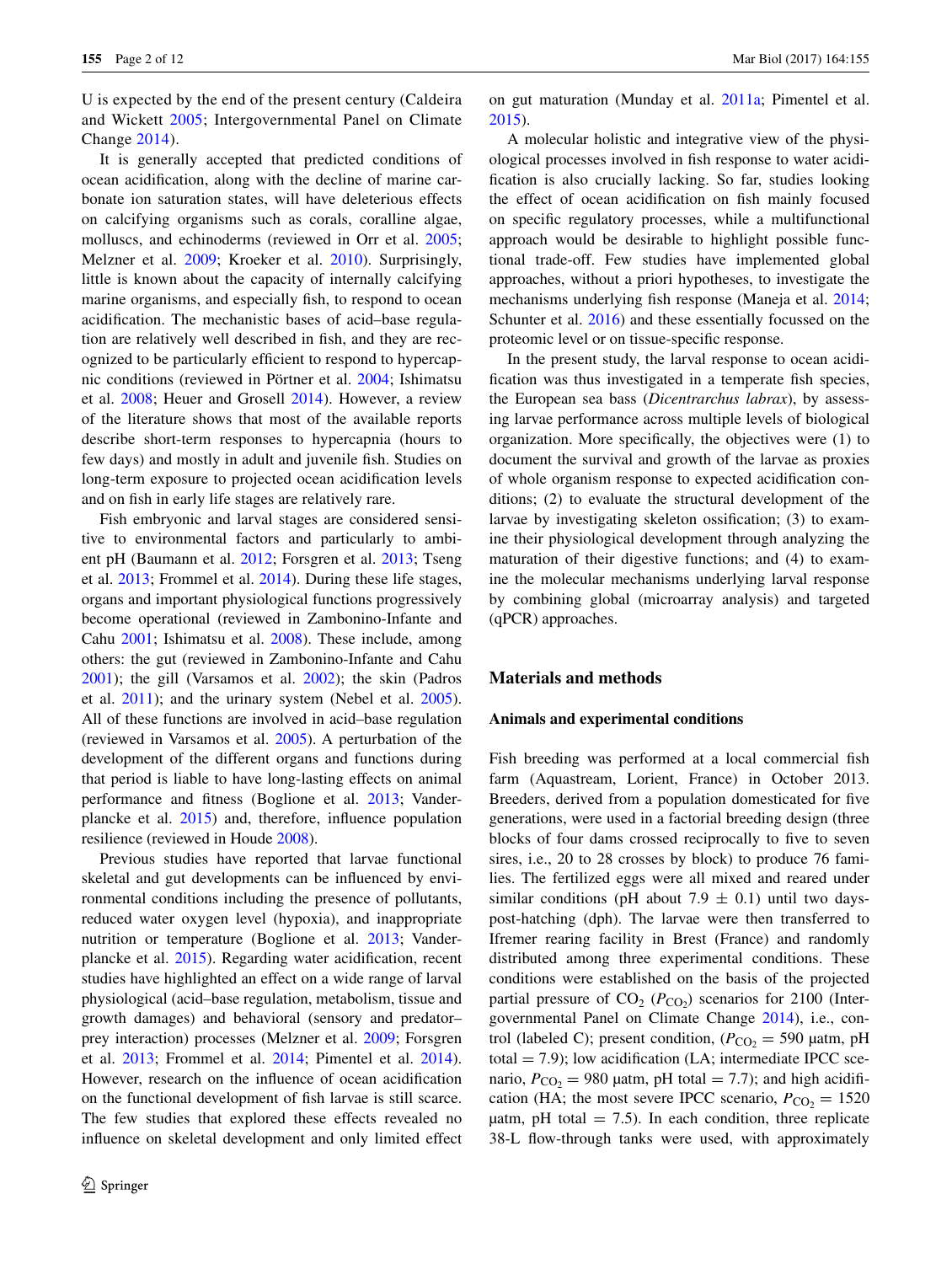2200 larvae per tank  $(n = 6600$  larvae for each experimental condition). Water temperature was maintained at 19 °C, oxygen concentration above 90%, salinity at 34‰ and the photoperiod was set at 24D during the frst week and then at 16L:8D. Larvae were fed ad libitum via a continuous delivery of *Artemia* until 28 dph and then by a continuous automated supply of commercial dry pellets (Néo-start, Le Gouessant Aquaculture, France) until 45 dph.

Tanks were supplied through-fowing seawater pumped at 500 m from the coast line and from a depth of 20 m. The water was then fltered through a sand flter and passed successively through a tungsten heater, a degassing column packed with plastic rings, a 2-um filter membrane, and a UV lamp. These steps guaranteed high-quality seawater. Each set of triplicate tanks was equipped with a header tank (100 L) which was used to control the pH of the water. Each header tank was equipped with an automatic injection system connected to a pH electrode (pH Control, JBL, Germany) which injected either air (control) or  $CO<sub>2</sub>$  (treatments). A daily measurement of water temperature and pHNBS in the fsh tanks was taken with a handheld pH meter (330i, WTW, Germany) calibrated weekly with fresh buffers (Merk, Germany). Measured values never differed by more than 2% from the target values. In addition, at the beginning and at the end of the larvae rearing phase, the total pH was determined following Dickson et al. [\(2007\)](#page-10-10) using m-cresol purple as the indicator. Total alkalinity (TA) in each experimental condition was also measured at the beginning and at the end of the larvae rearing, by titration (LABOCEA, France). Phosphate and silicate concentrations were determined by segmented flow analysis following Aminot et al. [\(2009\)](#page-10-11).  $P_{\text{CO}_2}$  was calculated using  $CO<sub>2</sub>SYS$  software (Lewis and Wallace [1998\)](#page-11-16) and constants from Mehrbach et al. ([1973](#page-11-17)). Water chemistry is summarized in Table [1.](#page-2-0)

### **Sampling**

Starting at 15 dph, 10 larvae per tanks (*n* = 30 larvae per experimental condition) were sampled weekly, anaesthetized with phenoxyethanol (200 ppm), and their body wet

<span id="page-2-0"></span>**Table 1** Water chemistry of the experimental conditions

mass (to the nearest 0.01 mg) was measured. After 28 dph, their fork length  $(\pm 0.01 \text{ mm})$  was also measured. At 45 dph, a total of 120 larvae per tank were sampled. Thirty of these larvae were used to measure body mass and fork length. Twenty larvae per tank were anaesthetized with phenoxyethanol and placed in 5% formalin for later ossifcation and skeletal malformation analysis. Three pools of 20 larvae per tank were anaesthetized with phenoxyethanol (200 ppm), rapidly frozen in liquid nitrogen and stored at −80 °C until enzymatic analysis. Finally, 10 larvae per tank were anaesthetized with phenoxyethanol and stored in RNA later until transcriptomic analysis. The total number of larvae remaining in each tank at 45 dph was also counted and the relative survival determined.

## **Skeletal analysis**

The formalin fxed larvae were bleached with KOH and peroxide treatment and then double stained with alcian blue for cartilaginous structures and alizarin red S for ossifed structures (Darias et al. [2010a](#page-10-12)). Larvae from the different experimental conditions were stained in the same batch to reduce variability, and they were stored in 100% glycerol. Stained larvae were placed on Petri dishes and scanned (Epson Perfection 4990 Photo, Epson America, Long Beach, CA, USA) to create a digital image with a resolution of 3200 dpi. Image analysis of the ossifed larval surface was carried out as described in Darias et al. ([2010a](#page-10-12)). A calcifcation index representing the degree of bone mineralization was then calculated for each larva as a ratio of mineralized bones to cartilage components. The study of skeletal malformation focused on macroscopically evident skeletal deformities and on internal deformities of moderate severity. The examination of the malformations was carried out randomly by experienced examiners using coded images. The macroscopically evident deformities encompassed externally visible deformities (i.e., deformities of the vertebral column such as lordosis, scoliosis or kyphosis and of the mouth such as prominent or retracted lower jaw) in addition to the incidence of vertebral compression or fusion

| Conditions | Salinity $(\%$ o),<br>$n=2$ |                | $T^{\circ}C$ , $n = 42$ pH <sub>NBS</sub> , $n = 42$ pH total, | $n=2$           | TA<br>(umol $L^{-1}$ ),<br>$n=2$ | PO <sub>4</sub> <sup>3–</sup><br>(umol $L^{-1}$ ),<br>$n=2$ | SiO <sub>4</sub><br>(umol $L^{-1}$ ),<br>$n=2$ | $P_{\rm CO}$ , (µatm),<br>$n=2$ |
|------------|-----------------------------|----------------|----------------------------------------------------------------|-----------------|----------------------------------|-------------------------------------------------------------|------------------------------------------------|---------------------------------|
| Control    | $33.8 \pm 0.2$              | $19.2 \pm 0.3$ | $7.96 \pm 0.01$                                                | $7.89 \pm 0.01$ | $2294 \pm 3$                     | $0.57 \pm 0.01$                                             | $8.94 \pm 0.06$                                | $589 \pm 10$                    |
| LA 7.7     | $33.8 \pm 0.2$              | $19.2 \pm 0.3$ | $7.79 \pm 0.01$                                                | $7.71 \pm 0.05$ | $2298 \pm 1$                     | $0.57 \pm 0.01$                                             | $8.94 \pm 0.06$                                | $978 \pm 41$                    |
| HA 7.5     | $33.8 \pm 0.2$              | $19.2 \pm 0.3$ | $7.59 \pm 0.01$                                                | $7.54 \pm 0.03$ | $2306 \pm 9$                     | $0.57 \pm 0.01$                                             | $8.94 \pm 0.06$                                | $1521 \pm 97$                   |

T °C represents the water temperature, TA the total alkalinity,  $PO<sub>4</sub><sup>3-</sup>$  the phosphate concentration, SiO<sub>4</sub> the silicate concentrations, and  $P_{CO_2}$  the projected partial pressure of CO<sub>2</sub>

Mean  $\pm$  SEM; *n* is the number of samples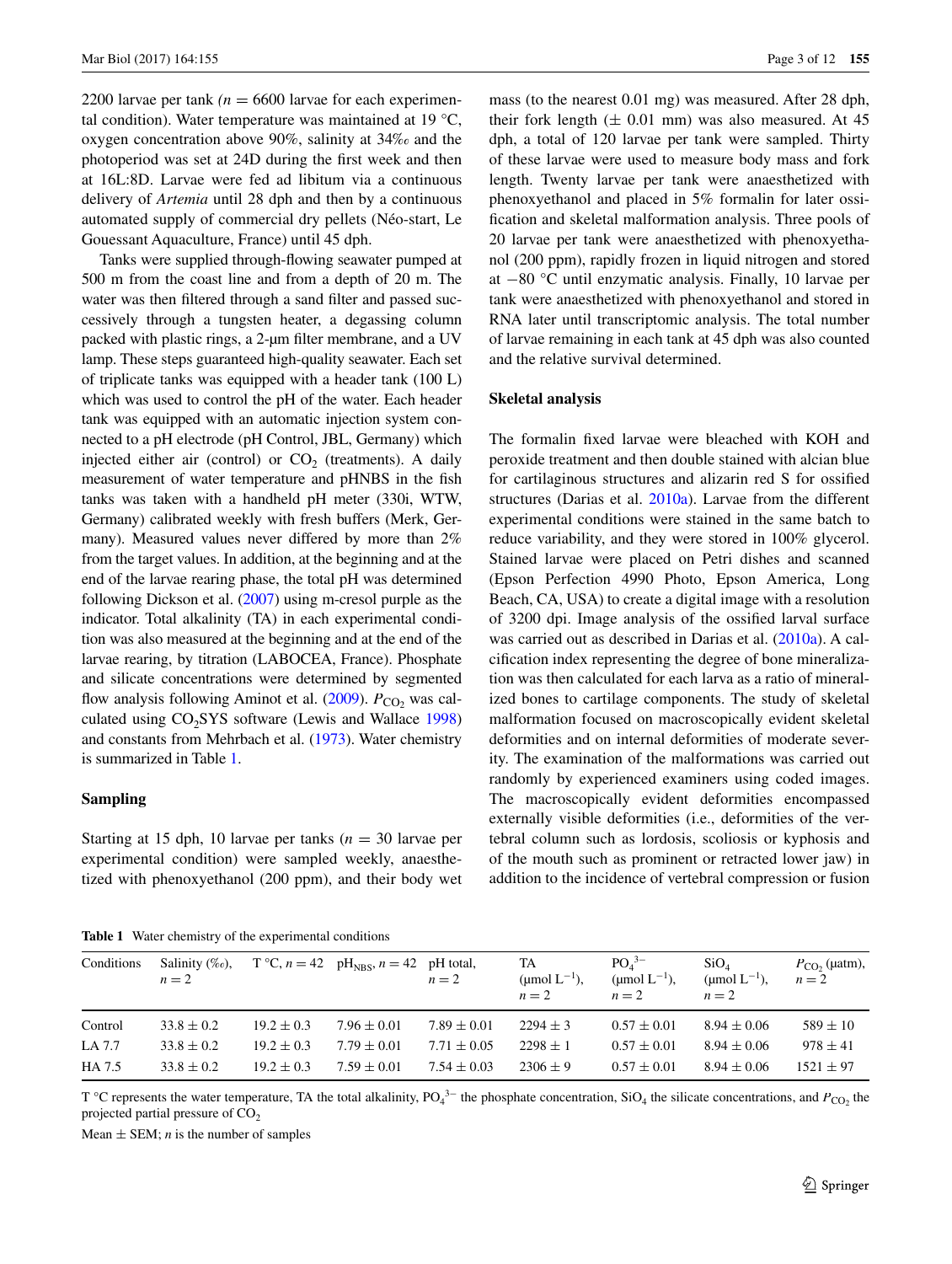with no apparent body distortion. Internal deformities of moderate severity encompassed jaw deformities (such as the abnormal convergence of the two dentaries in lower jaw, and abnormal anatomy of upper jaw), fn deformities (abnormal anatomy of the fn supporting elements), and occurrence of urinary calculi.

#### **Enzymatic analysis**

Larvae were dissected as described in Cahu and Zambonino-Infante [\(1994](#page-10-13)) to separate pancreatic and stomach segments from the intestinal segment. The dissected segments were homogenized in fve volumes of cold distilled water. Trypsin and amylase were assayed according to Holm et al. [\(1988](#page-10-14)) and Métais and Bieth [\(1968](#page-11-18)), respectively. Brush border membranes were purifed from the intestinal segment homogenate according to a method developed by Crane et al. [\(1979](#page-10-15)) and modifed by Zambonino-Infante et al. [\(1997](#page-11-19)). The cytosolic enzyme, leucine–alanine peptidase, was assayed using the method of Nicholson and Kim ([1975\)](#page-11-20). Enzymes of the brush border membranes, alkaline phosphatase and aminopeptidase N were assayed according to Bessey et al. ([1946\)](#page-10-16) and Maroux et al. [\(1973](#page-11-21)), respectively. Protein concentration was determined according to Bradford ([1976\)](#page-10-17). Enzymatic analyses were performed according the recommendations of the authors' methods with blanks. Only endpoint techniques (amylase and leucine–alanine peptidase) used calibration curves. Other enzyme determinations were based on kinetic measures.

Pancreatic enzymes activity (trypsin and amylase) was expressed as a ratio of activity in the intestinal segment to that in both the pancreatic and intestinal segments. Activity of intestinal enzymes was expressed as a ratio of alkaline phosphatase to leucine–aminopeptidase activity in the brush border membranes to the activity of the cytosolic enzyme leucine–alanine peptidase.

#### **Transcriptomic analysis**

Larvae were homogenized individually, and total RNA was extracted as previously described (Vanderplancke et al. [2015](#page-11-10)).

*Microarray analysis*: Transcription profles of fve samples per tanks (i.e., 15 samples per experimental condition, 45 samples in total) were performed using 44 K whole sea bass genome microarrays (Agilent) that contained 38,130 probes, providing high coverage of sea bass transcripts. Double-stranded cDNA was synthesized from 500 ng of total RNA using the Quick Amp Labeling kit, One color (Agilent). Labeling with cyanine 3-CTP, fragmentation of cRNA, hybridization, and washing were performed according to the manufacturer's instructions

(Agilent) at the Laboratoire de Génétique Moléculaire et d'Histocompatibilité (Brest, France). The microarrays were then scanned and the data extracted with the Agilent Feature Extraction Software.

*qPCR analysis:* Total RNA of the 30 samples per condition was reverse-transcribed into cDNA using iScript™ cDNA Synthesis kit (Bio-Rad Laboratories, Hercules, CA, USA). Quantitative real-time polymerase chain reaction (qPCR) was used to specifcally analyze seven candidate genes: osteocalcin, which are implied in osteoblast differentiation and mineralization (Lein and Stein [1995](#page-11-22)); carbonic anhydrase 2 (CA2) and carbonic anhydrase 4 (CA4), which contribute to  $CO<sub>2</sub>$  hydration; NA<sup>+</sup>/H<sup>+</sup> exchanger 1 (Slc9a1), NA<sup>+</sup>/H<sup>+</sup> exchanger 3 (Slc9a3), NA<sup>+</sup>/HCO<sub>3</sub><sup>-</sup> cotransporter (Slc4a4), and  $HCO_3^-$  transporters (Slc4a1), which are involved in dynamic adjustments of acid–base balance (reviewed in Heuer and Grosell [2014\)](#page-10-4). The design of specifc primers for each gene was performed using Primer3Plus software based on cDNA sequences available in public databases NCBI ([https://www.ncbi.nlm.nih.](https://www.ncbi.nlm.nih.gov) [gov\)](https://www.ncbi.nlm.nih.gov) or SIGENAE ([http://www.sigenae.org/\)](http://www.sigenae.org/) (Table [2\)](#page-4-0). The qPCR for each gene was performed using  $iQ^{TM}$  SYBR<sup>®</sup> Green Supermix (Bio-Rad Laboratories, Hercule, USA) as previously described (Vanderplancke et al. [2015](#page-11-10)). Glyceraldehyde-3-phosphate dehydrogenase (GAPDH) gene was chosen as the housekeeping gene as it showed minimal variance in its transcript level, both within and between conditions.

## **Statistical analysis**

Data normality and homogeneity of all variances were tested with Kolmogorov–Smirnov and Brown–Forsythe tests, respectively. The macroscopically evident deformities index had to be rank transformed to obtain normality (Quinn and Keough [2002](#page-11-23)). Body mass and fork length were then analyzed using mixed model:

$$
yijk = \mu + ASi + ACj + (AS \times AC)ij + Tjk + eijk,
$$

where *yijk* is the phenotypic observation,  $\mu$  is the sample mean, AS*i* is the effect of the *i*th age stage, and AC*j* is the effect of the *j*th acidifcation condition, which were all ftted as fxed effects as well as their interactions; T*jk* is the effect of the *k*th tank nested in *j*th acidifcation condition ftted as a random effect, and *eijk* is the random residual effect. The percentage of larvae survival at 45 dph was analyzed using one-way ANOVA with the acidifcation condition as factor. The calcifcation ratio was analyzed using ANCOVAs with the acidifcation condition ftted as a fxed effect, the tank effect nested in the acidifcation condition ftted as a random effect, and the fork length as the co-variable. Other variables (i.e., percentage of deformities, enzymatic capacities, enzymatic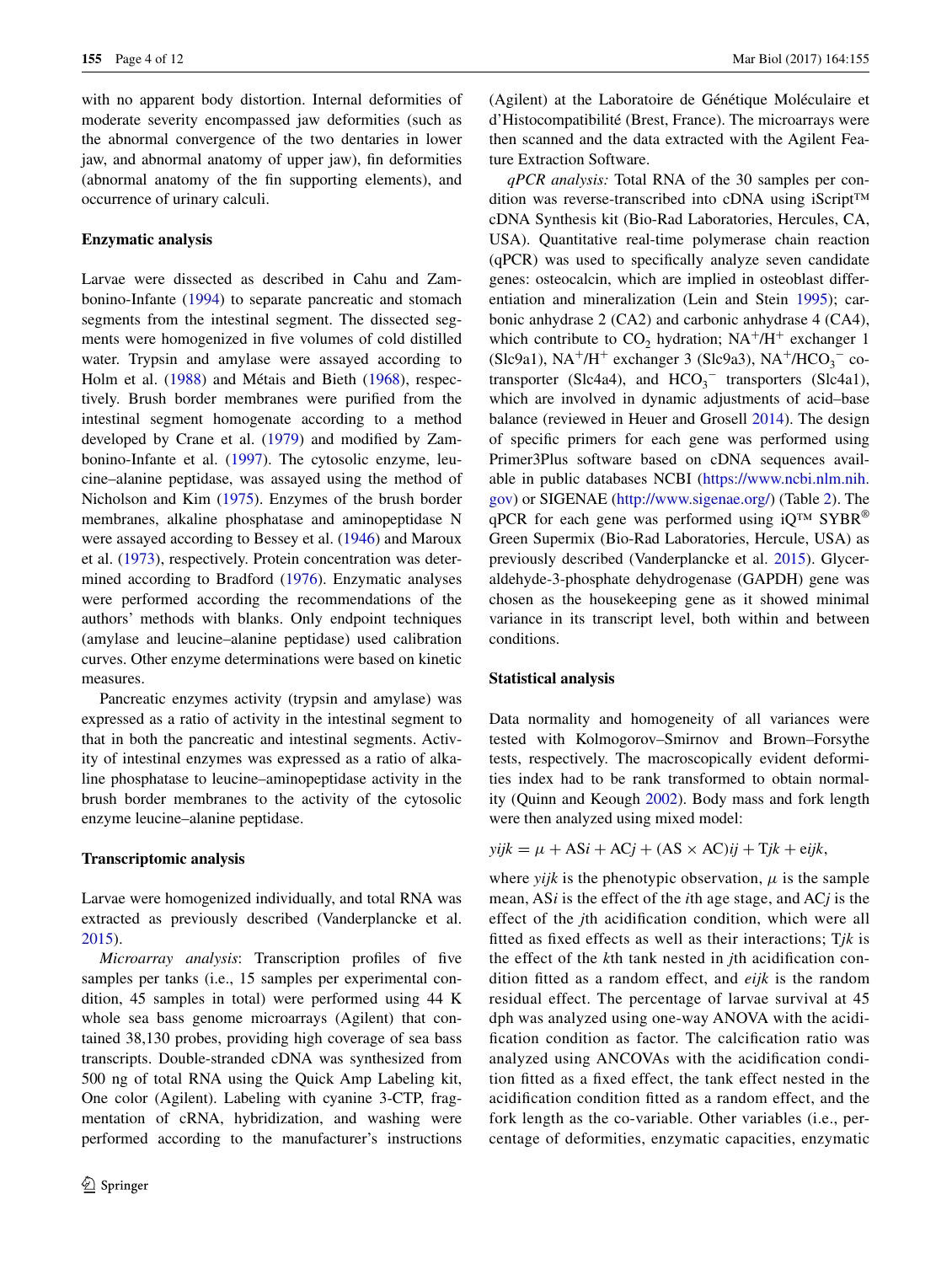| Gene name                     | Abbreviation | Accession number       | <b>Species</b>       | Forward $(F)$ and reverse $(R)$ primers sequences<br>(5'–3') |
|-------------------------------|--------------|------------------------|----------------------|--------------------------------------------------------------|
| Osteocalcin                   | <b>BGLAP</b> | AY663813 (§)           | Dicentrarchus labrax | F: ATGGACACGCAGGGAATCATTG                                    |
|                               |              |                        |                      | R: TGAGCCATGTGTGGTTTGGCTT                                    |
| Carbonic anhydrase 2          | CA2          | FK944087.p.dl.5 (\$)   | Dicentrarchus labrax | F: CTGATACATGGGGAGCCGAT                                      |
|                               |              |                        |                      | R: AAAGAGGAGTCGTACTGGGC                                      |
| Carbonic anhydrase 4          | CA4          | $CX660749.p.dl.5$ (\$) | Dicentrarchus labrax | F: ACCTTTCAGAACTACGGCGA                                      |
|                               |              |                        |                      | R: TGGAACTGCAGGCTGTCATA                                      |
| $NA^+/H^+$ exchanger 1        | Slc9a1       | EU180587 $(\S)$        | Dicentrarchus labrax | F: GGATGCTGGCTACTTTCTGC                                      |
|                               |              |                        |                      | R: GGATTGCCTGGCTGAATCTG                                      |
| $NA^+/H^+$ exchanger 3        | Slc9a3       | $CX660524.p.dl.5$ (\$) | Dicentrarchus labrax | F: CCTCTAACGGCCTCATACCA                                      |
|                               |              |                        |                      | R: CCTGACATCATGGCTGACAC                                      |
| $NA^+/HCO_3^-$ co-transporter | Slc4a4       | FM001880.p.dl.5 (\$)   | Dicentrarchus labrax | F: CAGATCTGCCAGTAAACGCC                                      |
|                               |              |                        |                      | R: AAAGCCACATGTCTCTCCGA                                      |
| $HCO3$ transporters           | Slc4a1       | AM986338.p.dl.5 (\$)   | Dicentrarchus labrax | F: TACCAGCATTCAGGGTGTCA                                      |
|                               |              |                        |                      | R: TTCCTCAAACACCAGCAGTG                                      |

<span id="page-4-0"></span>**Table 2** Oligonucleotide primers used for quantitative PCR. § refers to NCBI database [\(https://www.ncbi.nlm.nih.gov](https://www.ncbi.nlm.nih.gov)) and \$ to SIGENAE database [\(http://www.sigenae.org/\)](http://www.sigenae.org/)

ratios and genes expression profles) were analyzed using the mixed model with the acidifcation condition ftted as a fxed effect and the tank effect nested in the acidifcation condition ftted as a random effect. The a posteriori Tukey's honest signifcant difference (HSD) tests were used for mean comparisons when possible or replaced by Games and Howell tests when variances were not homogenous. Analyses were carried out using Statistica version 7.0 for windows (StatSoft, USA). The microarray expression data were analyzed at the BIOSIT Health Genomic core facility (Rennes, France). Data were normalized using Agilent *Genespring GX* software, and statistical analysis was performed with *FactoMineR* and *nlme* R packages using mixed model with the acidifcation condition as a fxed effect and the tank as a random effect. The *P* values were then corrected for multiple testing using Benjamini–Hochberg threshold. A significance level of  $\alpha = 0.05$  was used in all statistical tests.

## **Results**

## **Survival and growth**

Larval survival rate was in excess of 50%. However, significant differences were observed among experimental conditions, with fsh reared under low acidifcation (LA) exhibiting a survival rate of  $21.5 \pm 5.5\%$  higher than those reared in the two other conditions (Table [3](#page-5-0)).

Experimental conditions signifcantly infuenced larval growth, and a signifcant interaction with time was found [ANOVA,  $F(8,614) = 3.37$ ,  $P < 0.001$ ; Table [2](#page-4-0)]. Growth performance (mass and length) was similar among conditions until 35 dph (Table [3\)](#page-5-0). From that time, fish from the LA group were significantly  $6.7 \pm 0.8\%$ shorter than fsh reared in the two other conditions. At 45 dph, fsh from LA also displayed signifcantly  $17.7 \pm 4.0\%$  lower mass than fish reared in the two other conditions (Table [3\)](#page-5-0).

## **Skeletal development**

A signifcant impact of the experimental conditions on the calcifcation ratio was observed [ANCOVA,  $F(2,177) = 10.97$ ,  $P < 0.001$ ]. At 45 dph, this ratio was signifcantly higher in the larvae from the HA condition (7.6) than in the two other conditions, indicating that HA larvae had more mineralized bones than larvae from the other conditions (Figs. [1,](#page-5-1) [2\)](#page-5-2).

The frequency of macroscopically evident deformities was also signifcantly infuenced by the experimental conditions [ANOVA, *F*(2,51) = 30.54, *P* < 0.001]. Larvae from HA had signifcantly lower occurrence of macroscopically evident deformities (lordosis, prominent or retracted lower jaw, compressed or fused vertebrae) than larvae from the other two experimental conditions (Fig. [3](#page-6-0)). Experimental conditions also had a signifcant effect on the occurrence of abnormal convergence of the two dentaries in the lower jaw [ANOVA,  $F(2,9) = 5.82, P = 0.04$ ], with the HA larvae displaying signifcantly lower occurrence (Table [4](#page-6-1)). On the other hand, experimental conditions did not infuence the frequency of upper jaw, anterior dorsal fin, posterior dorsal fn, anal fn, and caudal fn deformities, neither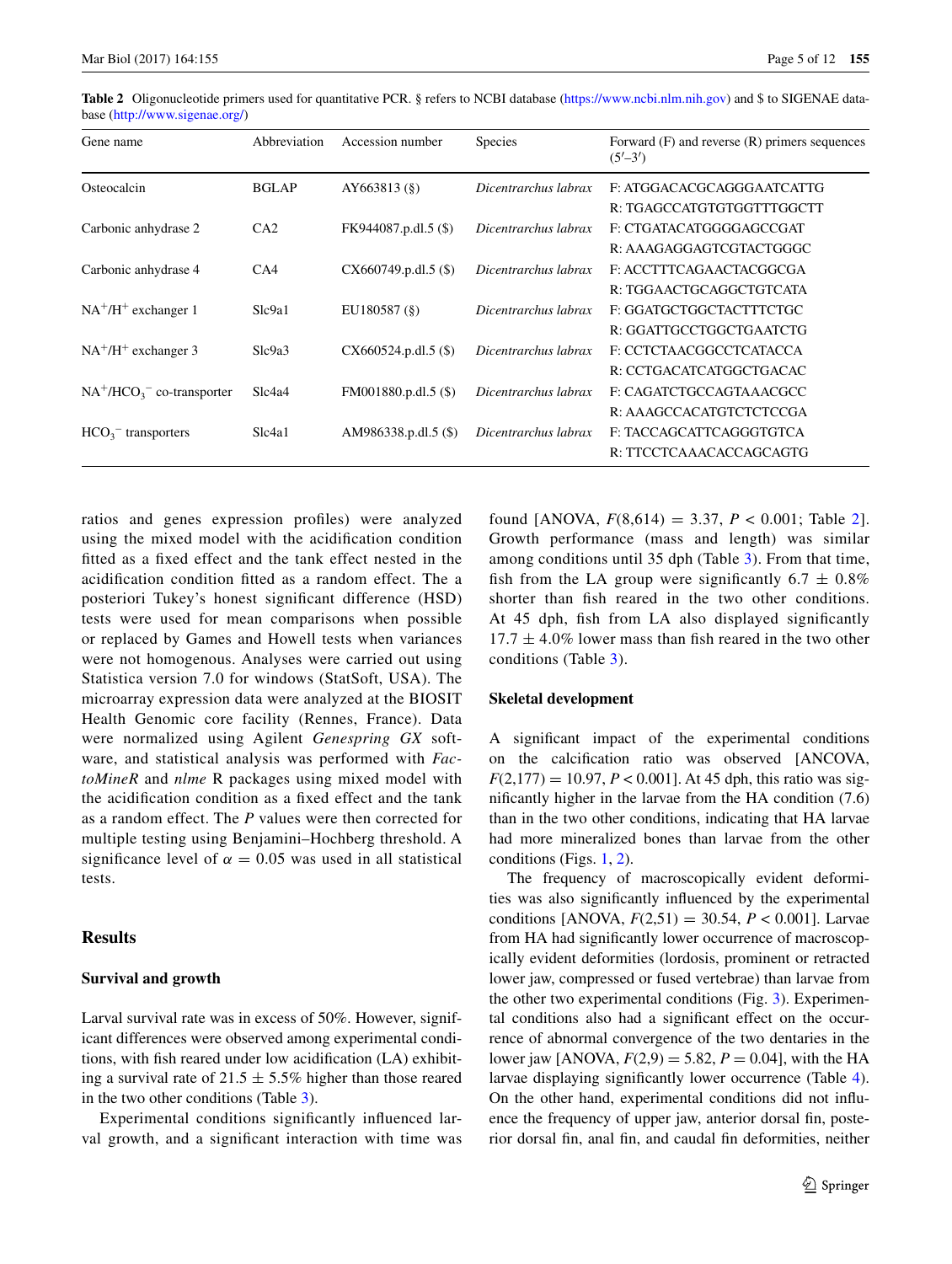<span id="page-5-0"></span>**Table 3** Growth performance, measured as body mass (mg) and length (mm), and survival (%) of the sea bass larvae during the rearing at different days-post-hatching (dph) in the three different experimental conditions: control condition  $(P_{CO_2} = 590 \mu$ atm, pH total  $= 7.9$ ), low acidification condition (LA 7.7,  $P_{CO_2} = 980$  $\mu$ atm, pH total = 7.7), and high acidifcation condition (HA 7.5,  $P_{CO_2} = 1520 \mu$ atm, pH  $total = 7.5$ 

| Age      | Condition | $\boldsymbol{n}$ | Mass (mg)                | Length $(mm)$            | $\boldsymbol{n}$ | Survival $(\%)$               |
|----------|-----------|------------------|--------------------------|--------------------------|------------------|-------------------------------|
| $15$ dph | Control   | 30               | $2.14 \pm 0.08$          |                          |                  |                               |
|          | LA 7.7    | 30               | $1.98 \pm 0.06$          |                          |                  |                               |
|          | HA 7.5    | 30               | $1.94 \pm 0.06$          |                          |                  |                               |
| $21$ dph | Control   | 30               | $5.65 \pm 0.35$          |                          |                  |                               |
|          | LA 7.7    | 30               | $5.31 \pm 0.32$          |                          |                  |                               |
|          | HA 7.5    | 30               | $6.52 \pm 0.34$          |                          |                  |                               |
| 28 dph   | Control   | 30               | $12.74 \pm 1.04$         | $12.40 \pm 0.31$         |                  |                               |
|          | LA 7.7    | 30               | $9.20 \pm 0.93$          | $11.43 \pm 0.30$         |                  |                               |
|          | HA 7.5    | 29               | $10.29 \pm 0.96$         | $11.91 \pm 0.31$         |                  |                               |
| 35 dph   | Control   | 30               | $27.43 \pm 1.87$         | $14.87 \pm 0.30^b$       |                  |                               |
|          | LA 7.7    | 30               | $22.64 \pm 1.38$         | $13.88 \pm 0.23^{\circ}$ |                  |                               |
|          | HA 7.5    | 30               | $26.48 \pm 1.11$         | $14.84 \pm 0.15^{\rm b}$ |                  |                               |
| 45 dph   | Control   | 90               | $57.80 \pm 1.90^b$       | $18.96 \pm 0.20^b$       | 3                | $48.56 \pm 2.82^{\circ}$      |
|          | LA 7.7    | 90               | $49.88 \pm 1.95^{\circ}$ | $17.94 \pm 0.23^{\circ}$ | 3                | $61.67 \pm 1.78$ <sup>b</sup> |
|          | HA 7.5    | 90               | $63.75 \pm 1.91^{\rm b}$ | $19.54 \pm 0.19^b$       | 3                | $53.15 \pm 1.13^a$            |
|          |           |                  |                          |                          |                  |                               |

Mean  $\pm$  SEM; *n* is the number of individuals

The different letters indicate significant differences among conditions ( $\alpha = 0.05$ )



<span id="page-5-1"></span>**Fig. 1** Representation of the calcifcation of the double-stained 45 days-post-hatching larvae according to the three experimental conditions **a** control condition ( $P_{CO_2}$  = 590 µatm, pH total = 7.9); **b** low acidification condition (LA 7.7,  $P_{CO_2} = 980$  µatm, pH total = 7.7); **c** high acidification condition (HA 7.5,  $P_{CO_2} = 1520$  µatm, pH total  $= 7.5$ ). The three individuals are representatives to their experimental conditions in calcifcation and size. Mineralized bones are in

*red* and cartilages components in *blue*



<span id="page-5-2"></span>**Fig. 2** Calcifcation ratio, relative proportion of mineralized bones vs. cartilages components, of the 45 days-post-hatching sea bass larvae in the three different experimental conditions: control condition  $(P_{CO_2} = 590 \text{ patm}, \text{pH total} = 7.9)$ , low acidification condition (LA 7.7,  $P_{CO_2}$  = 980 µatm, pH total = 7.7), and high acidification condition (HA 7.5,  $P_{CO_2} = 1520$  µatm, pH total = 7.5). Higher values suggest larger proportion of mineralized bones. Mean  $\pm$  SEM;  $n = 60$ per experimental conditions. The *different letters* indicate signifcant differences among conditions ( $\alpha = 0.05$ )

#### **Gut development**

the occurrence of urinary calculi [ANOVAs,  $F(2,9) = 1.85$ , *P* = 0.23; *F*(2,9) = 1, *P* = 0.42; *F*(2,9) = 1.21, *P* = 0.36;  $F(2,9) = 0.06$ ;  $P = 0.94$ ;  $F(2,9) = 1.02$ ,  $P = 0.41$ ;  $F(2,9) = 2.25$ ,  $P = 0.18$ , respectively, Table 4.

The ratio of one pancreatic enzyme activity in intestinal segment to that enzyme activity in whole digestive tract is a marker of pancreatic secretion and degree of maturation. These ratios were not different among experimental conditions for either trypsin or amylase [ANOVAs,  $F(2,27) = 0.02, P = 0.98$  and  $F(2,27) = 0.03, P = 0.96$ , respectively, Table [5\]](#page-6-2).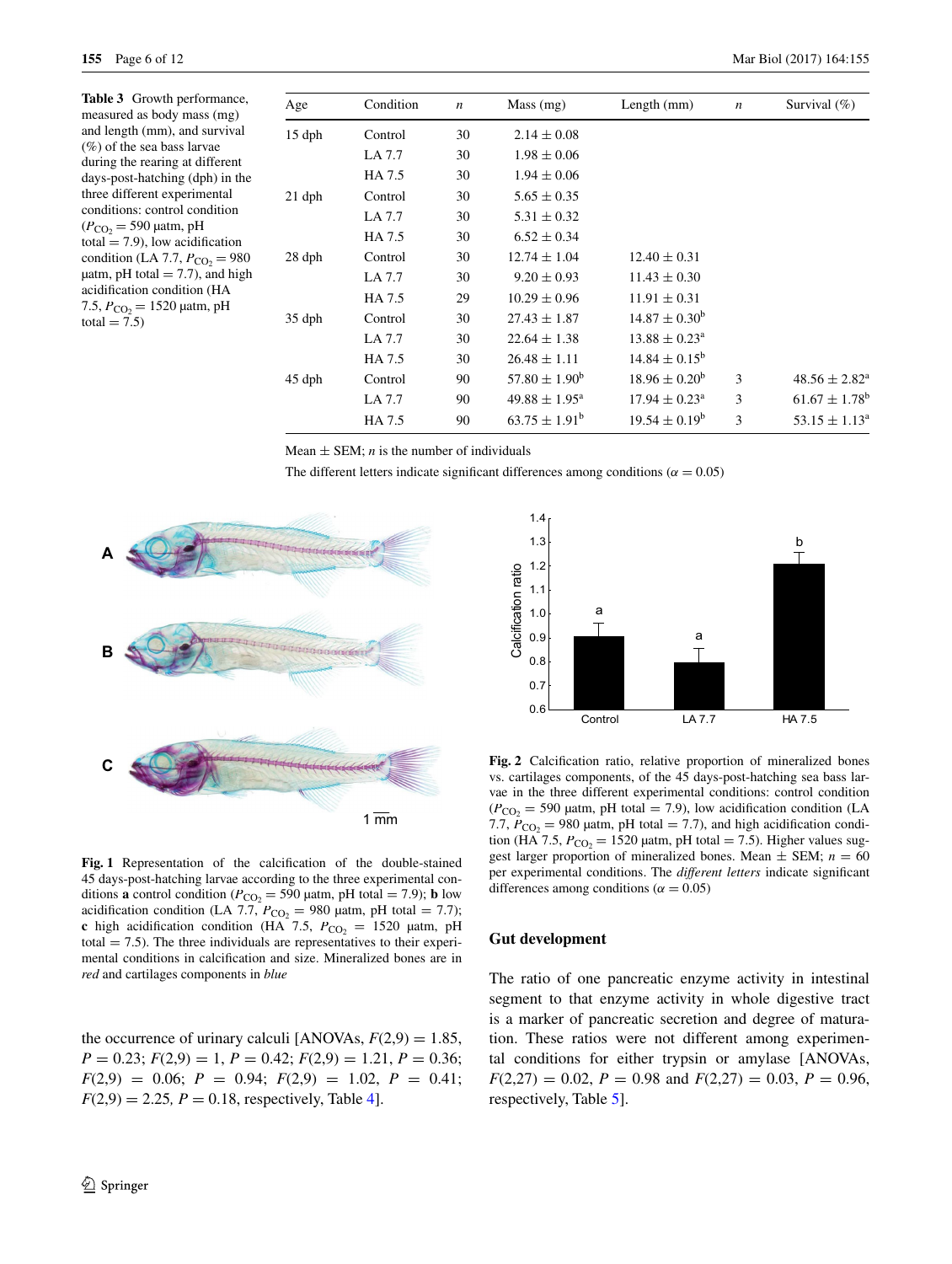

<span id="page-6-0"></span>**Fig. 3** Frequency (%) of macroscopically evident deformities of 45 days-post-hatching larvae in the three different experimental conditions: control condition ( $P_{CO_2} = 590$  µatm, pH total = 7.9), low acidification condition (LA 7.7,  $P_{CO_2} = 980$  µatm, pH total = 7.7), and high acidification condition (HA 7.5,  $P_{CO_2} = 1520$  µatm, pH total = 7.5). The macroscopically evident deformities encompassed deformities of the vertebral column (lordosis), of the mouth (prominent or retracted lower jaw), and vertebral compression or fusion. Mean  $\pm$  SEM. The *different letters* indicate significant differences among conditions ( $\alpha = 0.05$ )

The ratio representing the relative activity of the enzymes in the brush border membrane [alkaline phosphatase (AP), and aminopeptidase N (AN)] as a percentage of the activity of the cytosolic enzyme [leucine–alanine

<span id="page-6-1"></span>**Table 4** Frequencies (%) of the internal deformities of light severity of the 45 days-post-hatching larvae in the three different experimental conditions: control condition ( $P_{CO_2}$  = 590 µatm, pH total = 7.9), low acidification condition (LA 7.7,  $P_{CO_2} = 980$  µatm, pH total = 7.8), and high acidification condition (HA 7.5,  $P_{CO_2} = 1520$  µatm, pH

peptidase (Leu-Ala)] indicates the developmental status of the enterocytes. There were also no signifcant differences among experimental conditions for  $AP$ -Leu-Ala<sup>-1</sup> and AN·Leu-Ala<sup>-1</sup> ratios [ANOVAs,  $F(2,27) = 0.86$ ,  $P = 0.46$ and  $F(2,27) = 0.39$ ,  $P = 0.69$ , respectively, Table 5.

#### **Response in gene expression**

Microarray analysis: After applying the Benjamini–Hochberg-corrected threshold, no signifcant differences in transcripts levels were observed among fsh reared in the different experimental conditions (ANOVAs, *P* > 0.10) (see Supplementary Table 1). The magnitude of the changes in gene transcription among conditions ranged from 3.03 fold under-transcription (with 10 genes having more than a 2.0-fold under-transcription, including one annotated gene involved in protein coding) to 5.76-fold over-transcription (with 20 genes having more than a 2.0-fold over-transcription including six annotated genes involved in protection against oxidative damage, immunity and infammation response).

qPCR analysis: Expression data on the candidate genes revealed no difference among larvae from the different experimental conditions (Table [6](#page-7-0)). The transcript levels of osteocalcin [used as a marker of ossifcation process, ANOVA,  $F(2,90) = 1.76$ ,  $P = 0.25$ ] and CA2 [ANOVA,

total  $= 7.6$ ). The internal deformities of light severity encompassed deformities of the jaw (lower and upper jaw), of the fin (anterior dorsal, posterior dorsal, anal and caudal fn) and occurrence of urinary calculi

|         | Conditions $n$ Lower jaw<br>(%) | Upper jaw<br>(%) | Anterior dorsal fin<br>(%) | Posterior dorsal fin Anal fin $(\%)$ Caudal fin $(\%)$ Urinary calculi $(\%)$<br>(%) |                |                |                |
|---------|---------------------------------|------------------|----------------------------|--------------------------------------------------------------------------------------|----------------|----------------|----------------|
| Control | 3 25.0 $\pm$ 5.0 <sup>b</sup>   | $10.0 \pm 2.9$   | $6.7 \pm 1.7$              | $40.0 \pm 7.6$                                                                       | $11.7 \pm 1.7$ | $31.7 \pm 1.7$ | $8.3 \pm 1.7$  |
| LA 7.7  | 3 30.0 $\pm$ 5.8 <sup>b</sup>   | $5.0 \pm 2.9$    | $5.0 \pm 2.9$              | $41.7 \pm 6.0$                                                                       | $11.7 \pm 6.0$ | $43.3 \pm 8.8$ | $3.3 \pm 3.3$  |
| HA 7.5  | 3 $6.7 \pm 4.4^{\circ}$         | $11.7 \pm 1.7$   | $10.0 \pm 2.9$             | $53.3 \pm 6.0$                                                                       | $10.0 \pm 2.9$ | $40.0 \pm 5.0$ | $13.3 \pm 4.4$ |

Mean  $\pm$  SEM; *n* is the number of individuals

The different letters indicate significant differences among conditions ( $\alpha = 0.05$ )

<span id="page-6-2"></span>**Table 5** Digestive maturation index of the 45 days-posthatching larvae in the three different experimental conditions: control condition  $(P_{CO_2} = 590 \mu atm, pH$ total  $= 7.9$ ), low acidification condition (LA 7.7,  $P_{CO_2} = 980$  $\mu$ atm, pH total = 7.7), and high acidifcation condition (HA 7.5,  $P_{CO_2}$  = 1520 µatm, pH total  $= 7.5$ )

| Conditions $n$ Trypsin | (%) | Amylase<br>(%)                                      | Ratio AP-Leu-Ala <sup>-1</sup> ( $\times$ 100) Ratio AN-Leu-Ala <sup>-1</sup> ( $\times$ 1000) |
|------------------------|-----|-----------------------------------------------------|------------------------------------------------------------------------------------------------|
| Control                |     | 9 $46.79 \pm 4.98$ $86.89 \pm 0.99$ $0.75 \pm 0.04$ | $0.77 \pm 0.02$                                                                                |
| LA 7.7                 |     | 9 $45.72 \pm 2.95$ $87.01 \pm 1.06$ $0.70 \pm 0.05$ | $0.77 \pm 0.04$                                                                                |
| HA 7.5                 |     | 9 47.04 $\pm$ 4.38 87.47 $\pm$ 1.00 0.83 $\pm$ 0.07 | $0.82 \pm 0.04$                                                                                |

Index are expressed as percentage of the secretion activity of released pancreatic enzymes (trypsin and amylase; percent activity in the intestinal segment related to total activity in the pancreatic and intestinal segment), and as relative activity of brush border membrane enzymes (alkaline phosphatase, AP, and aminopeptidase N, AN) related to the activity of the cytosolic enzyme (leucine–alanine peptidase, Leu-Ala)

Mean  $\pm$  SEM; *n* is the number of individuals

Difference was not signifcant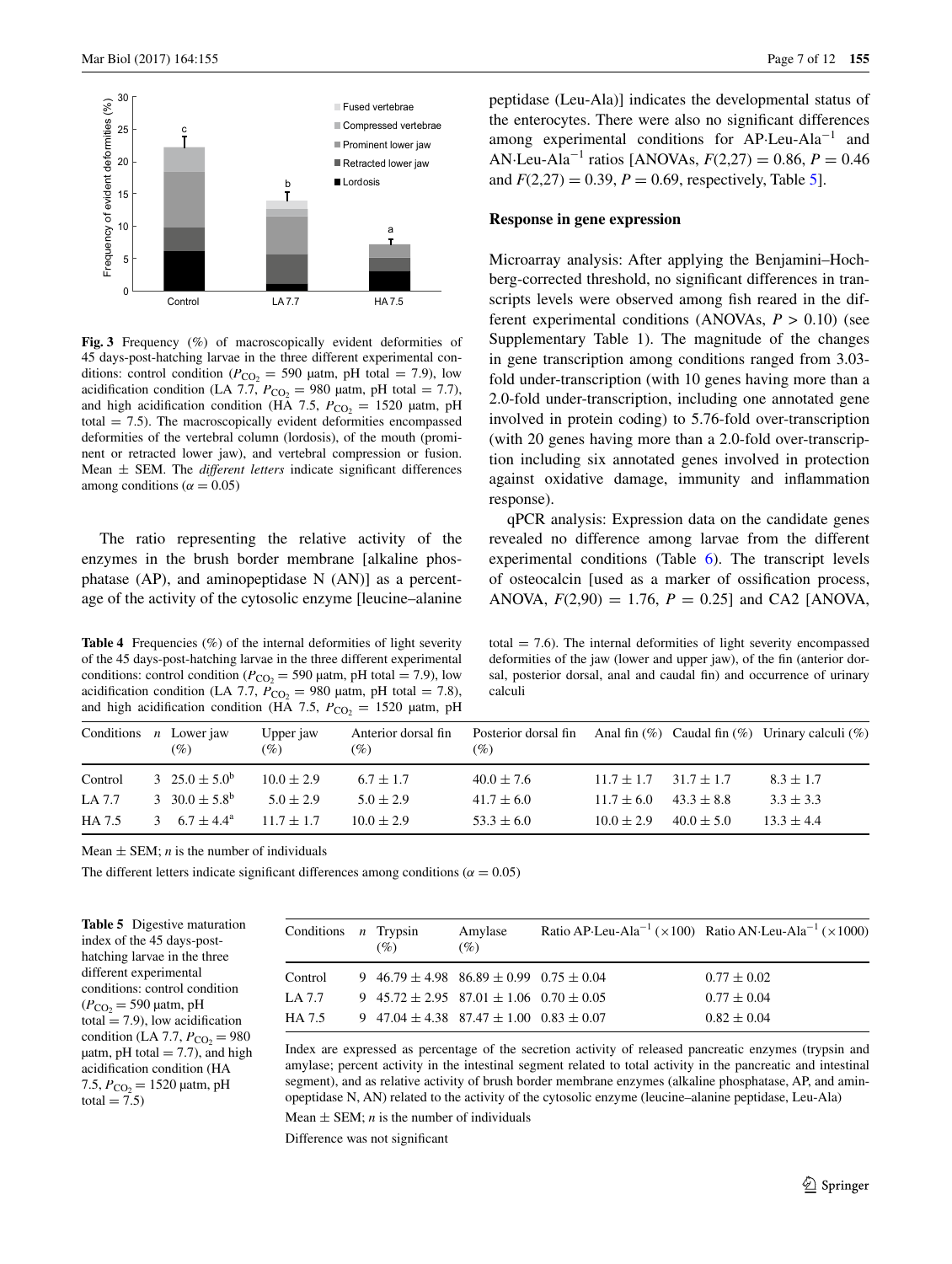<span id="page-7-0"></span>

| <b>Table 6</b> Relative transcript levels of genes involved in bones min- |
|---------------------------------------------------------------------------|
| eralization (osteocalcin) and acid-base balance adjustments (CA2,         |
| CA4, Slc9a1, Slc9a3, Slc4a4, and Slc4a1) from whole sea bass lar-         |
| vae at 45 days-post-hatching in the three different experimental con-     |
| ditions: control condition ( $P_{CO_2} = 590$ µatm, pH total = 7.9), low  |
|                                                                           |

acidification condition (LA 7.7,  $P_{CO_2} = 980$  µatm, pH total = 7.7), and high acidification condition (HA 7.5,  $P_{CO_2} = 1520$  µatm, pH total  $= 7.5$ ), using GAPDH as housekeeping gene (relative expression in arbitrary units)

| Conditions | n  | Osteocalcin     | CA2             | CA4             | Slc9a1          | Slc9a3          | Slc4a4          | Slc4a1          |
|------------|----|-----------------|-----------------|-----------------|-----------------|-----------------|-----------------|-----------------|
| Control    | 30 | $1.41 \pm 0.11$ | $1.07 \pm 0.06$ | $0.96 \pm 0.06$ | $1.04 \pm 0.04$ | $0.76 \pm 0.05$ | $1.17 \pm 0.07$ | $0.81 \pm 0.06$ |
| LA 7.7     | 30 | $1.13 \pm 0.08$ | $1.10 \pm 0.07$ | $1.03 \pm 0.09$ | $1.12 \pm 0.07$ | $0.87 \pm 0.07$ | $1.07 \pm 0.07$ | $0.73 \pm 0.05$ |
| HA 7.5     | 30 | $1.36 + 0.12$   | $1.08 \pm 0.07$ | $0.68 \pm 0.06$ | $0.89 \pm 0.07$ | $0.81 \pm 0.06$ | $0.90 \pm 0.06$ | $0.82 \pm 0.07$ |

Mean  $\pm$  SEM; *n* is the number of individuals

Difference was not signifcant

 $F(2,90) = 0.06, P = 0.94$ , CA4 [ANOVA,  $F(2,90) = 2.71$ ,  $P = 0.14$ ], Slc9a1 [ANOVA,  $F(2,90) = 1.55$ ,  $P = 0.29$ ], Slc9a3 [ANOVA,  $F(2,90) = 0.38$ ,  $P = 0.70$ ], Slc4a4  $[ANOVA, F(2,90) = 2.82, P = 0.14]$  and Slc4a1  $[ANOVA, P(0,90) = 2.82, P = 0.14]$  $F(2,90) = 1.09, P = 0.39$ , all used as markers of acid-base balance regulation, were not signifcantly infuenced by the experimental conditions.

### **Discussion**

The main objective of this study was to investigate, at various levels of biological organizations, the response of larval sea bass (*Dicentrarchus labrax*) to ocean acidifcation. We demonstrated that chronic exposure to predicted levels of ocean acidifcation had a limited infuence on the survival and growth of the larvae from the low acidifcation condition. The most noticeable effect was an improvement of larvae skeletal development (faster mineralization and reduction in deformities), under the most severe hypercapnic condition tested. No adverse effect of water acidifcation on the digestive developmental process was observed. At the transcriptomic level, no signifcant difference among experimental treatments was observed in whole larvae, suggesting that the molecular pathways (even those involved in skeletogenesis or acid–base regulation) were not regulated at this scale. Our results therefore suggest that contemporary sea bass larvae will not need to mobilize specifc defense mechanisms to be able to cope with projected ocean acidifcation conditions.

Chronic exposure to predicted ocean acidifcation conditions since two dph resulted in limited effects on the growth and survival of 45 dph sea bass larvae. Compared to previous studies under normocapnic conditions (survival  $\approx$ 45–68% and mass  $\approx$ 35–45 mg, Darias et al. [2010b](#page-10-18); Vanderplancke et al. [2015](#page-11-10)), observed larval survival (49– 62%) and mass (50–64 mg) at 45 dph was high under all experimental conditions. Fish from the low acidifcation condition yielded puzzling results as they displayed the highest survival rate combined with the lowest growth compared to the fsh reared under the other conditions. The better survival and therefore higher density in the low acidifcation rearing tanks could have lead to density-dependent effects explaining, at least in part, the impaired growth observed (see also Zouiten et al. [2011](#page-11-24)). Nevertheless, our study highlighted overall good survival and growth of sea bass larvae under future acidifcation conditions. As the completion of the larval stage is crucial for fsh population recruitment (reviewed in Houde [2008\)](#page-10-9), this is an important observation. In the context of predicting the potential repercussions of ocean acidifcation, it is indeed crucial to anticipate the future of fsh populations that have a current commercial interest.

The limited effect of predicted ocean acidifcation conditions on survival and growth have already been reported for both tropical (clownfsh, *Amphiprion percula*, cobia, *Rachycentron canadum*) and temperate species (Baltic cod, *Gadus morhua*, walleye Pollock, *Theragra chalcogramma*) (Munday et al. [2009](#page-11-25); Bignami et al. [2013;](#page-10-19) Frommel et al. [2013](#page-10-20); Hurst et al. [2013](#page-10-21)). However, a reduction in survival ( $-48$  to  $-74\%$ ) and growth ( $-10$  to −30%) have also been reported in temperate species such as the inland silverside (*Menidia beryllina*), the summer founder, (*Paralichthys dentatus*), and the Atlantic herring (*Clupea harengus*) (Baumann et al. [2012;](#page-10-5) Chambers et al. [2014](#page-10-22); Frommel et al. [2014](#page-10-7)). This variability in the larval response may be explained partly by inter-species difference in larval acidifcation sensitivity. Another explanation may also be the difference in ontogenetic stage at which the exposition took place (egg, embryo, larvae) as the embryonic stage could be particularly sensitive to acidifcation, reducing larval survival (Baumann et al. [2012](#page-10-5)). The inconsistency among studies may also be explained by differences in experimental approaches, in particular in relation to the level  $(P_{CO_2})$  from 775 to 1800 µatm) and duration of acidifcation exposure (from 28 to 39 days). It may also be attributable to the origin of the parental population (wild vs domesticated) which may have experienced different  $P_{\text{CO}_2}$  conditions. Farmed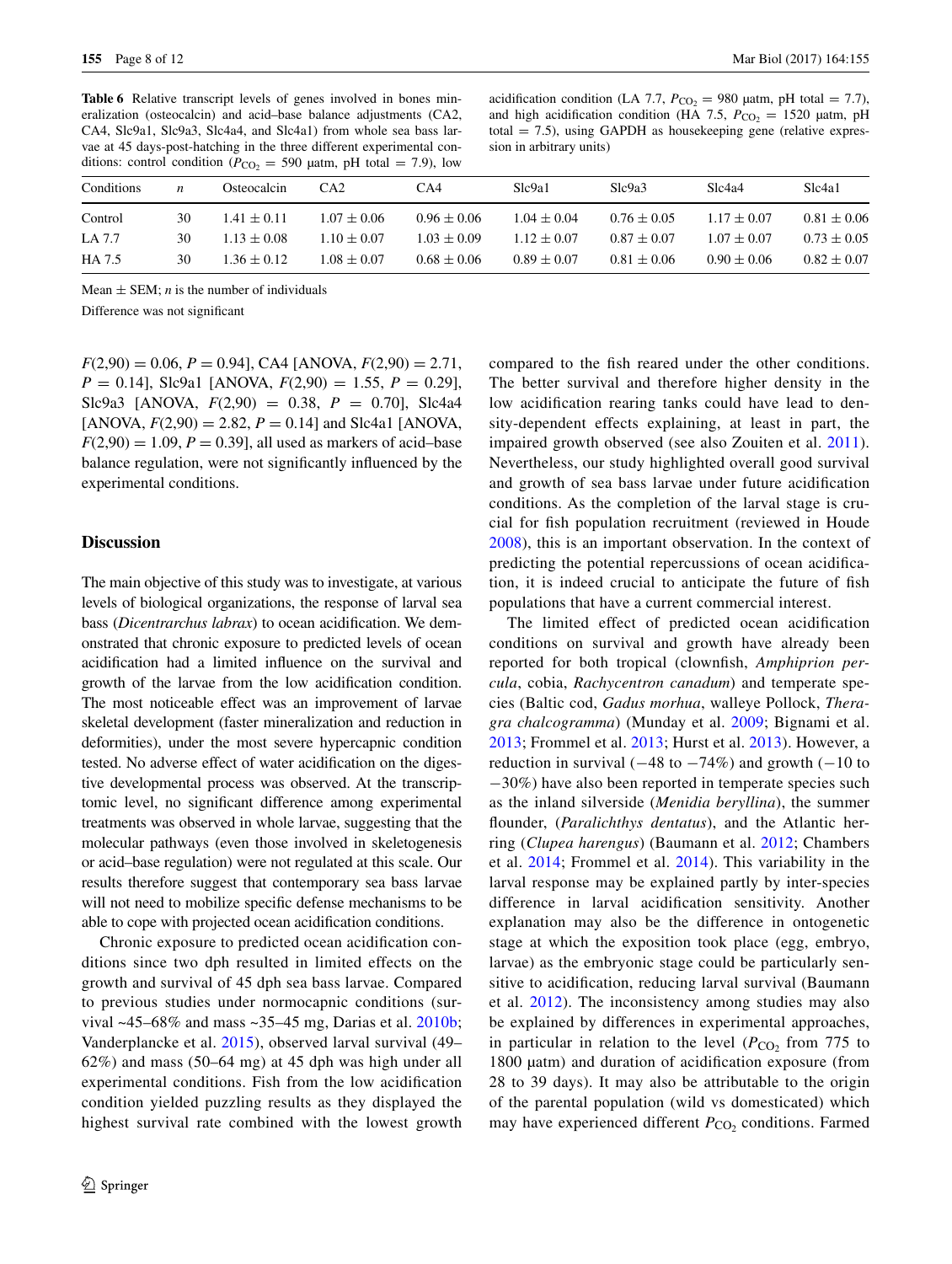fish are liable to be exposed to hypercapnic conditions which can favor resistance to water acidifcation.

Faster larval skeletal development was observed under the most severe acidifcation condition. Fish are internally calcifying organisms, and their capacity to maintain their acid–base balance was initially believed to protect them from the consequences of environmental acidifcation. Yet, experiments have shown that otolith growth may be affected by future acidifcation conditions. In white sea bass (*Atractoscion nobilis;* Checkley et al. [2009\)](#page-10-23), clownfsh (*Amphiprion percula;* Munday et al. [2011b\)](#page-11-26), and cobia (*Rachycentron canadum*; Bignami et al. [2013\)](#page-10-19), otolith length and area have been observed to increase under hypercapnia ( $P_{CO_2}$  794–1721 µatm). Only one study examined skeleton development in fsh (spiny damselfsh *Acanthochromis polyacanthus*) under future ocean acidifcation  $(P_{CO_2}$  850 µatm, pH 7.8), and no effect was observed (Munday et al. [2011a](#page-11-12)). In this latter study, although the size of specifc skeletal elements such as the width and length of the fns, spine, and vertebra was measured, no evaluation of the skeleton mineralization status was conducted. The present study is thus the frst to highlight larval skeletal ossifcation taking place earlier under projected acidifcation conditions.

The mechanisms potentially linking water  $CO<sub>2</sub>$  content and skeleton mineralization are not clear. It is well known that to regulate extracellular and intracellular pH in the face of hypercapnia, fsh elevate plasma bicarbonate concentration (Esbaugh et al. [2012;](#page-10-24) reviewed in Heuer and Grosell [2014](#page-10-4)). Following research on the otolith (Checkley et al. [2009](#page-10-23); Munday et al. [2011b](#page-11-26)), it could be hypothesized that the accumulation of bicarbonate in the internal fuids is liable to favor the mineralization of the skeleton by enhancing calcium precipitation on the bone matrix. It has also been proposed that additional buffering of tissue pH with nonbicarbonate ions under acidifed conditions could interfere with larval skeletal development (Munday et al. [2011a](#page-11-12)). This mechanism still needs to be elucidated. Nonetheless, our transcriptomic analyses showed that the expression pattern of osteocalcin, a marker of bone differentiation and mineralization (Mazurais et al. [2008;](#page-11-27) Darias et al. [2010a](#page-10-12)), was not affected by ambient  $P_{CO_2}$ . This suggests that the observed faster skeletogenesis may be an indirect effect of internal pH homeostasis, rather than the result of a specifc calcifcation regulatory pathway.

The faster mineralization process was accompanied with a lower occurrence of skeletal deformities, both macroscopically evident and lower jaw deformities. Few studies have examined the impact of future ocean acidifcation on the occurrence of larval deformities. However, those to have done so have highlighted increased occurrence in larval *Solea senegalensis* (Pimentel et al. [2014\)](#page-11-11) and *Paralichthys dentatus* (Chambers et al. [2014](#page-10-22)). These authors hypothesized that this result could arise from water acidifcation affecting the metamorphosis itself, i.e., affecting the migration process of the craniofacial region (Chambers et al. [2014\)](#page-10-22). It has also been suggested that these deformities could, in part, be linked to the rearing conditions (Pimentel et al. [2014](#page-11-11)). Intensive rearing, stress, or inappropriate tank hydrodynamism has indeed been associated with increased occurrence of deformities (Boglione et al. [2013](#page-10-8)). A number of studies have also reported that the occurrence of skeletal deformities could be linked to growth rate. The temperature-driven increase in larval growth rate has been associated with morphological deformities during fsh development (Georgakopoulou et al. [2010\)](#page-10-25). In the present case, the reduction in the occurrence of deformities observed in fsh from the most severe acidifcation condition cannot be attributed to differences in growth rate as these fsh displayed similar growth than the control fsh. As the skeletal shape of larvae is critical for their swimming capacities, ability to disperse or feed and, ultimately, for their survival (Koumoundouros et al. [2001](#page-10-26); Boglione et al. [2013](#page-10-8)), our results suggest that some benefcial repercussions on the larval recruitment could be expected for sea bass in future conditions.

Based on several indices of maturation of the digestive tract, at both the pancreatic and intestinal levels, the present study did not reveal adverse effects of acidifcation on the digestive developmental process. Studies that examined larval development through the maturation of this specifc function are still scarce and only one used similar proxies to ours (Pimentel et al. [2015\)](#page-11-13). These authors reported normal ontogenetic development under acidifcation conditions ( $P_{CO_2}$ : 1600 µatm, pH 7.5), even if a general decrease in enzymatic activities was observed. These maturation proxies are good indicators of possible repercussions on the juvenile and adult digestive function (reviewed in Zambonino-Infante and Cahu [2001](#page-11-5)). The absence of difference among experimental conditions suggests that the sea bass larvae follow a normal development reaching normal juvenile and adult mode of digestion.

Using a transcriptomic integrative approach, we investigated a wide range of physiological processes potentially regulated following exposure to future acidifcation conditions. Contrary to our expectation, experimental data did not reveal any signifcant difference among the conditions. This result suggests that if some physiological regulations occurred in response to the environmental conditions, in particular those related to internal acid–base balance, they did not translate into changes at the global transcriptomic level. Accordingly, a previous study on Atlantic herring (*Clupea harengus*) found that the proteome was also resilient to future  $P_{CO_2}$  conditions (1800 µatm, Maneja et al. [2014](#page-11-14)). Integrative transcriptomic analyses on calcifying organisms revealed an up-regulation of genes involved in ions transport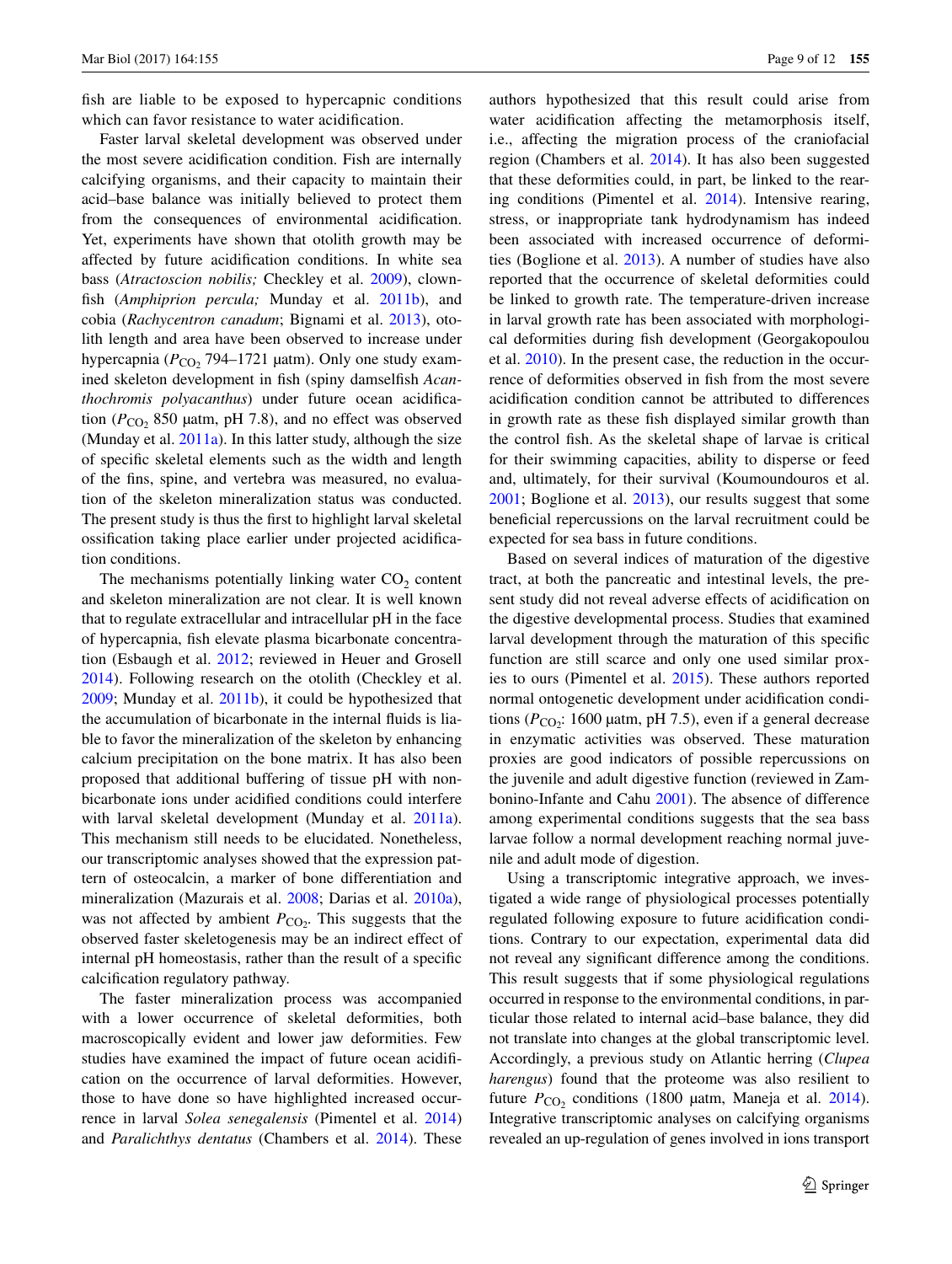and  $CO<sub>2</sub>$  hydration, likely to facilitate acid–base compensation (Evans et al. [2013](#page-10-27); Padilla-Gamino et al. [2013\)](#page-11-28). To address more specifcally the acid–base response in fsh, several genes (CA2, CA4, Slc9a1, Slc9a3, Slc4a4, Slc4a1) involved in acid–base homeostasis (Tseng et al. [2013](#page-11-4); reviewed in Heuer and Grosell [2014\)](#page-10-4) were investigated using qPCR. This analysis was consistent with the integrative approach as it did not reveal difference in gene expression among experimental conditions. However, it should be noted that the entire larvae was used for the RNA extraction and that this may hide tissue-specifc responses to acidifcation. Another possibility could be that the regulation needed to face future conditions might have occurred before the 45 dph, as mRNA abundance can be very dynamic in developing organisms (reviewed in Mazurais et al. [2011\)](#page-11-29). By that time, the regulatory processes and protein abundance may have reached equilibrium.

The absence of regulation of the genes involved in acid–base homeostasis contradicts previous results that suggested ocean acidifcation has an impact on these regulatory processes (Tseng et al. [2013](#page-11-4); reviewed in Heuer and Grosell [2014\)](#page-10-4). When acutely exposed to ocean acidifcation (hours to few days), it has been reported that teleost larvae maintain their internal acid–base balance through regulatory processes which involve the combined action of co-transporters at the gills  $(NA^+/H^+$  exchanger,  $NA^+/$  $HCO<sub>3</sub><sup>-</sup>$  co-transporter,  $HCO<sub>3</sub><sup>-</sup>$  transporter) as well as bicarbonate uptake (reviewed in Melzner et al. [2009](#page-11-2); Esbaugh et al. [2012](#page-10-24); Heuer and Grosell [2014\)](#page-10-4). In the present study, after 45 days of exposure, the genes involved in ions co-transport were not differentially expressed among the conditions. This result suggests that the 45 dph larvae have been able to cope with the future conditions without having to rely on regulatory processes at that time. One explanation could be that the adjustments required were under the triggering threshold of gene expression regulation. The activity of protein and transporters currently involved in acid–base homeostasis of the larvae could be sufficient to reach the adjustment need of the projected acidifcation levels.

The tolerance of sea bass larvae to projected levels of ocean acidifcation may be partially explained by the wide range of habitats this species occupies during its life cycle. The European sea bass has a large distribution area and inhabits a broad range of habitats from offshore (as larvae) to inshore nurseries to coastal zones as adult (Jennings and Pawson [1992\)](#page-10-28). Young sea bass experience strong environmental fuctuations that characterize coastal environments, such as wide qualitative and quantitative fuctuations in food supply, salinity, dissolved oxygen, and even  $P_{CO_2}$  and pH due to water hydrodynamism and eutrophication (Cai et al. [2011](#page-10-29); Mauduit et al. [2016\)](#page-11-30). The use of such fuctuating habitats may constitute a factor that permitted the evolution of plasticity of sea bass larvae (Melzner et al. [2009](#page-11-2); Bignami et al. [2013](#page-10-19); Tseng et al. [2013](#page-11-4)). This broad range of conditions may have contributed to enlarge the physiological toolbox of the sea bass, allowing the larvae to better cope with environmental constraints including hypercapnia and related water acidifcation. Fish species adapted to less variable conditions in their natural environments may be more sensitive to  $P_{CO_2}$  constraints (reviewed in Pörtner et al. [2004;](#page-11-3) Munday et al. [2008;](#page-11-31) Melzner et al. [2009](#page-11-2)). Considering the rate of ocean acidification, fish species that already possess such adaptive physiological toolbox may have better chance to prosper.

The present study examined several physiological parameters linked to larvae survival, growth, and development and implemented analytical approaches with and without a priori hypotheses. It revealed that sea bass larvae can cope with acidifcation scenarios predicted to occur within the next century. However, this does not exclude the possibility that other effects, not measured or detected at the larval stage, could be revealed at later life stages, or even across generations. Previous studies have already reported that exposure to hypoxia during early life stage can have long-lasting effects in sea bass (Vanderplancke et al. [2015\)](#page-11-10) as well as transgenerational effects in zebrafsh, *Danio rerio* (Ho and Burggren [2012](#page-10-30)). Additional research on the long-term and transgenerational effect of ocean acidifcation could be highly valuable to better understand the global effect of ocean acidifcation on populations. Moreover, global climate change has to be considered as a multidimensional issue. Interactions between increased  $P_{CO_2}$  and other environmental factors such as water temperature or hypoxia levels are expected and could be even more challenging through synergetic effects that could exceed the functional thresholds of key physiological processes. Further investigations on the interactive effect of different stressors should therefore be promoted.

**Acknowledgements** The authors would like to thank B. Simon, M. L. Quille, the team of the Laboratoire de Génétique Moléculaire et d'Histocompatibilité (Brest, France), V. Quillien, and M. Aubry for their help with microarray hybridization and data analysis. In addition, the authors would like to thank N. Lamande, F. Salvetat, C. Le Bihan, and F. Caradec for their help with the water chemistry sampling and data analysis. This work was supported by Region Bretagne (SAD-PERPHYMO), the "Laboratoire d'Excellence" LabexMER (ANR-10-LABX-19), co-funded by a grant from the French government under the program "Investissements d'Avenir," by the Society for Experimental Biology (SEB), and by The Company of Biologists (COB).

#### **Compliance with ethical standards**

**Confict of interest** The authors declare that they have no confict of interest.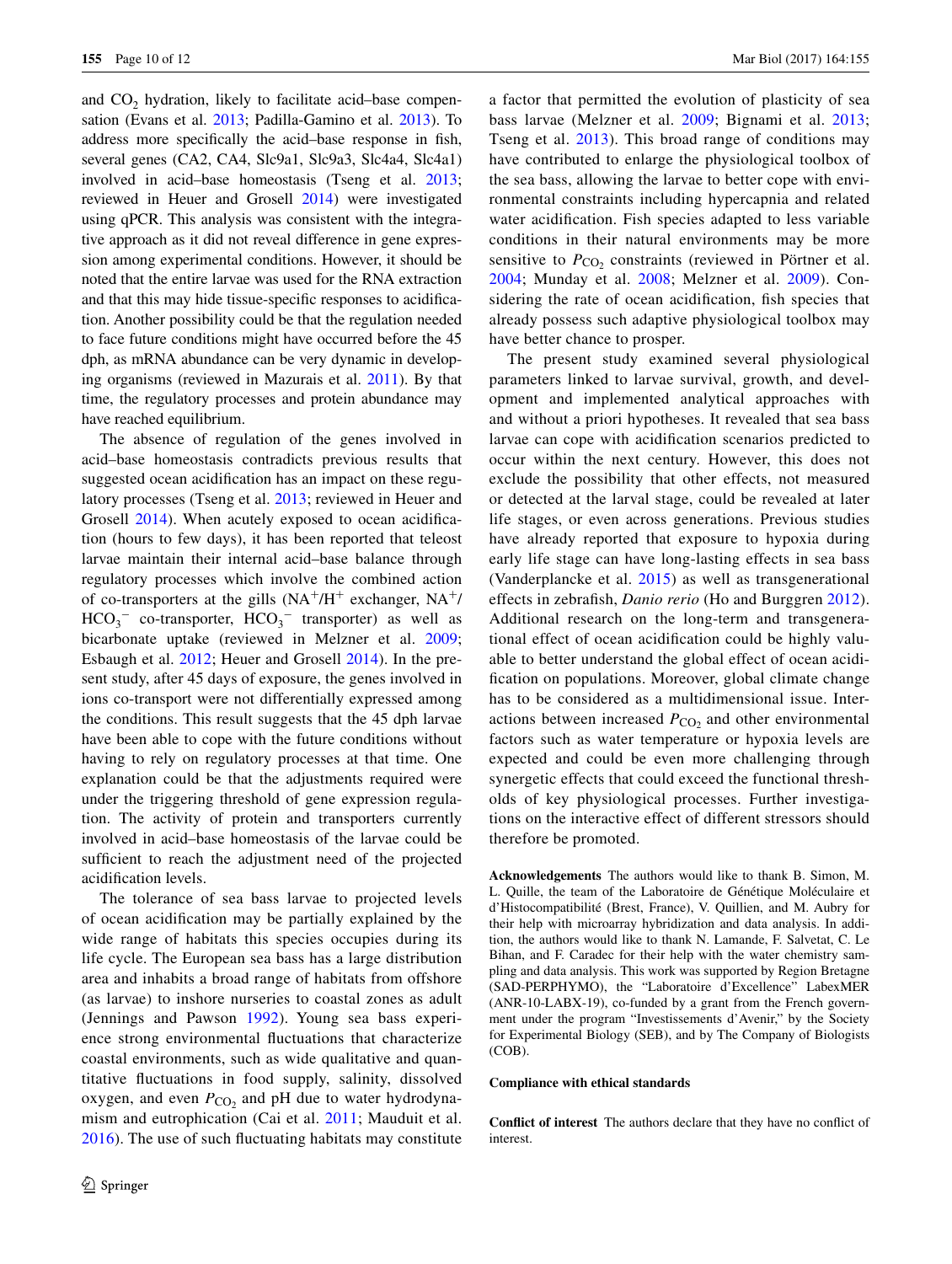**Ethical approval** All applicable international, national, and/or institutional guidelines for the care and use of animals were followed.

**Open Access** This article is distributed under the terms of the Creative Commons Attribution 4.0 International License ([http://crea](http://creativecommons.org/licenses/by/4.0/)[tivecommons.org/licenses/by/4.0/](http://creativecommons.org/licenses/by/4.0/)), which permits unrestricted use, distribution, and reproduction in any medium, provided you give appropriate credit to the original author(s) and the source, provide a link to the Creative Commons license, and indicate if changes were made.

## **References**

- <span id="page-10-11"></span>Aminot A, Kerouel R, Coverly S (2009) Nutrients in seawater using segmented fow analysis practical guidelines for the analysis of seawater. CRC Press, Boca Raton, pp 143–178
- <span id="page-10-5"></span>Baumann H, Talmage SC, Gobler CJ (2012) Reduced early life growth and survival in a fsh in direct response to increased carbon dioxide. Nat Clim Change 2:38–41. doi[:10.1038/Nclimate1291](http://dx.doi.org/10.1038/Nclimate1291)
- <span id="page-10-16"></span>Bessey OA, Lowry OH, Brock MJ (1946) Rapid caloric method for determination of alkaline phosphatase in fve cubic millimeters of serum. J Biol Chem 164:321–329
- <span id="page-10-19"></span>Bignami S, Sponaugle S, Cowen RK (2013) Response to ocean acidifcation in larvae of a large tropical marine fsh, *Rachycentron canadum*. Glob Change Biol 19:996–1006. doi[:10.1111/](http://dx.doi.org/10.1111/gcb.12133) [gcb.12133](http://dx.doi.org/10.1111/gcb.12133)
- <span id="page-10-8"></span>Boglione C, Gisbert E, Gavaia P, Witten PE, Moren M, Fontagné S, Koumoundouros G (2013) Skeletal anomalies in reared European fsh larvae and juveniles. Part 2: main typologies, occurences and causative factors. Rev Aquac 5:S121–S167. doi[:10.1111/raq.12016](http://dx.doi.org/10.1111/raq.12016)
- <span id="page-10-17"></span>Bradford MM (1976) A rapid and sensitive method for the quantitation of microgram quantities of protein utilizing the principle of protein dye binding. Anal Biochem 72:248–254
- <span id="page-10-13"></span>Cahu C, Zambonino-Infante JL (1994) Early weaning of sea bass Dicentrarchus labrax larvae with a compound diet, effect on digestive enzymes. Comp Biochem Physiol 109:213–222. doi[:10.1016/0300-9629\(94\)90123-6](http://dx.doi.org/10.1016/0300-9629(94)90123-6)
- <span id="page-10-29"></span>Cai WJ, Hu X, Huang WJ, Murrell MC, Lehrter JC, Lohrenz SE, Chou WC, Zhai W, Hollibaugh JT, Wang Y (2011) Acidifcation of subsurface coastal waters enhanced by eutrophication. Nat Geosci 4:766–770. doi:[10.1038/ngeo1297](http://dx.doi.org/10.1038/ngeo1297)
- <span id="page-10-1"></span>Caldeira K, Wickett ME (2005) Ocean model predictions of chemistry changes from carbon dioxide emissions to the atmosphere and ocean. J Geophys Res 110:C09S04. doi:[10.1029/2004JC002671](http://dx.doi.org/10.1029/2004JC002671)
- <span id="page-10-22"></span>Chambers RC, Candelmo AC, Habeck EA, Poach ME, Wieczorek D, Cooper KR, Greenfeld CE, Phelan BA (2014) Effects of elevated CO<sub>2</sub> in the early life stages of summer flounder, *Paralichthys dentatus*, and potential consequences of ocean acidifcation. Biogeosciences 11:1613–1626. doi:[10.5194/bg-11-1613-2014](http://dx.doi.org/10.5194/bg-11-1613-2014)
- <span id="page-10-23"></span>Checkley DM, Dickson AG, Takahashi M, Radich JA, Eisenkolb N, Asch R (2009) Elevated  $CO<sub>2</sub>$  enhances otolith growth in young fsh. Science 324:1683. doi:[10.1126/science.1169806](http://dx.doi.org/10.1126/science.1169806)
- <span id="page-10-15"></span>Crane RK, Boge G, Rigal A (1979) Isolation of brush border membranes in vesicular form from the intestinal spiral valve of the small dogfsh (*Scyliorhinus canicula*). Biochim Biophys Acta 554:264–267
- <span id="page-10-12"></span>Darias MJ, Lan Chow Wing O, Cahu C, Zambonino-Infante JL, Mazurais D (2010a) Double staining protocol for developing European sea bass (*Dicentrarchus labrax*). J Appl Ichthyol 26:280–285. doi[:10.1111/j.1439-0426.2010.01421.x](http://dx.doi.org/10.1111/j.1439-0426.2010.01421.x)
- <span id="page-10-18"></span>Darias MJ, Mazurais D, Koumoundouros G, Glynatsi N, Christodoulopoulou S, Huelvan C, Desbruyères E, Le Gall MM,

Quazugel P, Cahu C, Zambonino-Infante JL (2010b) Dietary vitamin D3 affects digestive system ontogenesis and ossifcation in European sea bass (*Dicentrachus labrax*, Linnaeus, 1758). Aquaculture 298:300–307. doi:[10.1016/j.](http://dx.doi.org/10.1016/j.aquaculture.2009.11.002) [aquaculture.2009.11.002](http://dx.doi.org/10.1016/j.aquaculture.2009.11.002)

- <span id="page-10-10"></span>Dickson AG, Sabine CL, Christian JR (2007) Guide to best practices for ocean CO<sub>2</sub> measurments. PICES Spec Publ 3:191
- <span id="page-10-24"></span>Esbaugh AJ, Heuer R, Grosell M (2012) Impacts of ocean acidifcation on respiratory gas exchange and acid-base balance in a marine teleost, *Opsanus beta*. J Comp Physiol B 182:921–934. doi[:10.1007/s00360-012-0668-5](http://dx.doi.org/10.1007/s00360-012-0668-5)
- <span id="page-10-27"></span>Evans TG, Chan F, Menge BA, Hofmann GE (2013) Transcriptomic responses to ocean acidifcation in larval sea urchins from a naturally variable pH environment. Mol Ecol 22:1609–1625. doi[:10.1111/mec.12188](http://dx.doi.org/10.1111/mec.12188)
- <span id="page-10-6"></span>Forsgren E, Dupont S, Jutfelt F, Amundsen T (2013) Elevated CO<sub>2</sub> affects embryonic development and larval photoaxis in a temperate marine fsh. Ecol Evol 3:3637–3646. doi:[10.1002/](http://dx.doi.org/10.1002/Ece3.709) [Ece3.709](http://dx.doi.org/10.1002/Ece3.709)
- <span id="page-10-20"></span>Frommel AY, Schubert A, Piatkowski U, Clemmensen C (2013) Egg and early larval stages of Baltic cod, *Gadus morhua*, are robust to high levels of ocean acidifcation. Mar Biol 160:1825–1834. doi[:10.1007/s00227-011-1876-3](http://dx.doi.org/10.1007/s00227-011-1876-3)
- <span id="page-10-7"></span>Frommel AY, Maneja R, Lowe D, Pascoe CK, Geffen AJ, Folkvord A, Piatkowski U, Clemmensen C (2014) Organ damage in Atlantic herring larvae as a result of ocean acidifcation. Ecol Appl 24:1131–1143. doi:[10.1890/13-0297.1](http://dx.doi.org/10.1890/13-0297.1)
- <span id="page-10-25"></span>Georgakopoulou E, Katharios P, Divanach P, Koumoundouros G (2010) Effect of temperature on the development of skeletal deformities in gilthead seabream (*Sparus aurata Linnaeus*, 1758). Aquaculture 308:13–19. doi:[10.1016/j.](http://dx.doi.org/10.1016/j.aquaculture.2010.08.006) [aquaculture.2010.08.006](http://dx.doi.org/10.1016/j.aquaculture.2010.08.006)
- <span id="page-10-4"></span>Heuer RM, Grosell M (2014) Physiological impacts of elevated carbon dioxide and ocean acidifcation on fsh. Am J Physiol Regul Integr Comp Physiol 307:R1061–R1084. doi[:10.1152/](http://dx.doi.org/10.1152/ajpregu.00064.2014) [ajpregu.00064.2014](http://dx.doi.org/10.1152/ajpregu.00064.2014)
- <span id="page-10-30"></span>Ho DH, Burggren W (2012) Parental hypoxic exposure confers offspring hypoxia resistance in zebrafsh (*Danio rerio*). J Exp Biol 215:4208–4216. doi:[10.1242/jeb.074781](http://dx.doi.org/10.1242/jeb.074781)
- <span id="page-10-14"></span>Holm H, Hanssen LE, Krogdahl A, Florholmen J (1988) High and low inhibitor soybean meals affect human duodenal proteinase activity differently, in vivo comparison with bovine serum albumin. J Nutr 118:515–520
- <span id="page-10-9"></span>Houde ED (2008) Emerging from Hjort's shadow. J Northwest Atl Fish Sci 41:53–70. doi[:10.2960/J.v41.m634](http://dx.doi.org/10.2960/J.v41.m634)
- <span id="page-10-21"></span>Hurst TP, Fernandez ER, Mathis JT (2013) Effects of ocean acidifcation on hatch size and larval growth of walleye pollock (*Theragre chalcogramma*). ICES J Mar Sci 70:812–822. doi[:10.1093/](http://dx.doi.org/10.1093/icesjms/fst053) icesims/fst053
- <span id="page-10-0"></span>Intergovernmental Panel on Climate Change I (2014) Climate change 2014: Synthesis Report. In: Pachauri RK, Meyer LA (eds) Core Writing Team. Contribution of working groups I, II and III to the ffth assessment report of the intergovernmental panel on climate change. IPCC, Geneva, Switzerland, p 151
- <span id="page-10-3"></span>Ishimatsu A, Hayashi M, Kikkawa T (2008) Fishes in high  $CO<sub>2</sub>$ , acidifed ocean. Mar Ecol Prog Ser 373:295–302. doi[:10.3354/](http://dx.doi.org/10.3354/meps07823) [meps07823](http://dx.doi.org/10.3354/meps07823)
- <span id="page-10-28"></span>Jennings S, Pawson MG (1992) The origin and recruitment of bass, *Dicentrarchus labrax*, larvea to nursery araes. J Mar Biol Assoc UK 72:199–212. doi:[10.1017/S0025315400048888](http://dx.doi.org/10.1017/S0025315400048888)
- <span id="page-10-26"></span>Koumoundouros G, Divanach P, Kentouri M (2001) Osteological development of *Dentex dentex* (Osteichthyes: Sparidae): dorsal, anal, paired fns and squamation. Mar Biol 138:399–406. doi[:10.1007/s002270000460](http://dx.doi.org/10.1007/s002270000460)
- <span id="page-10-2"></span>Kroeker KJ, Kordas RL, Crim RN, Singh GG (2010) Metaanalysis reveals negative yet variable effects of ocean